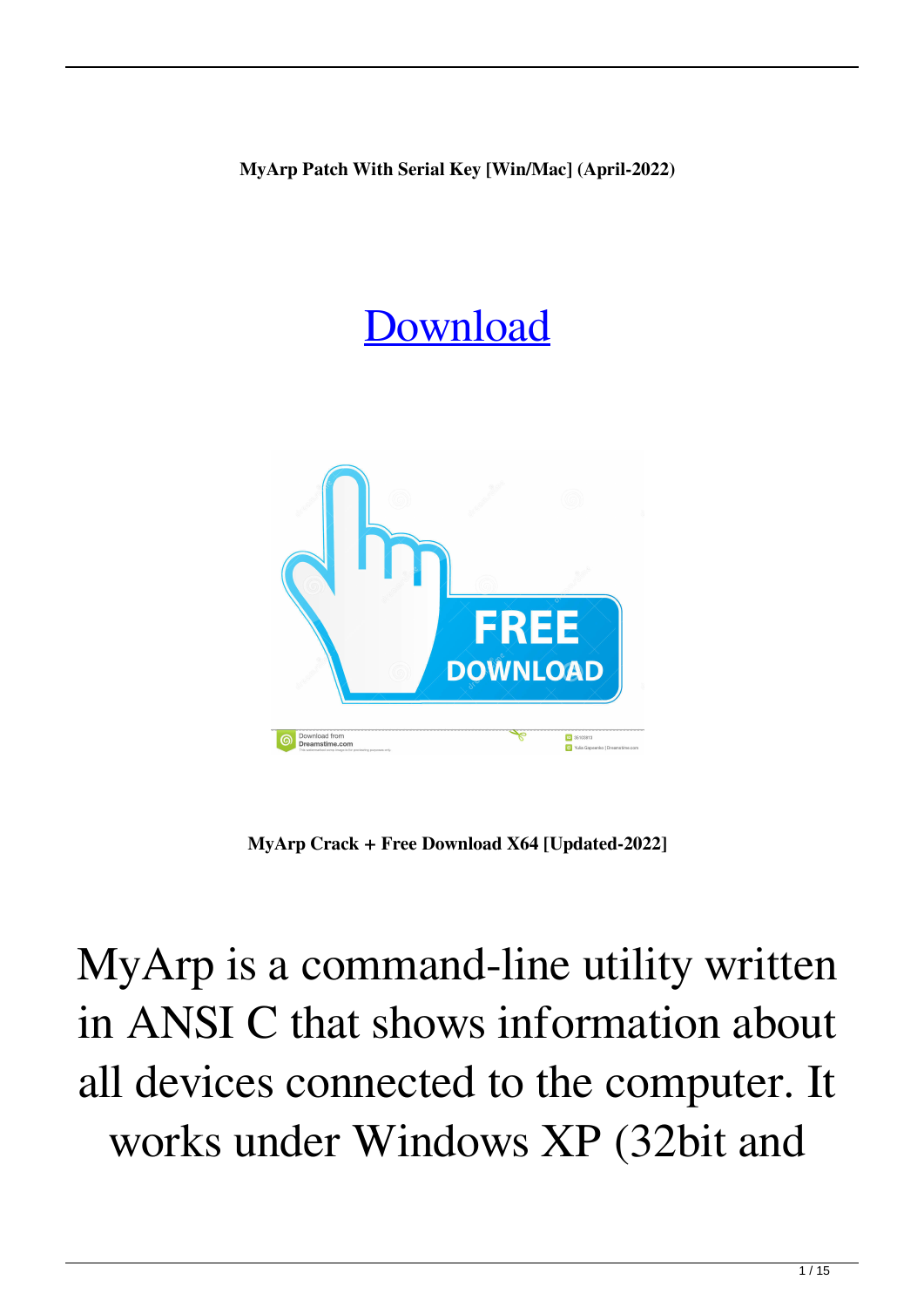64bit) and Windows Vista (32bit and 64bit). Windows versions since XP 32bit also support Windows 7. It works with MACs and Linux. It supports the Hardware Address Resolution Protocol and the Internet Control Message Protocol. It is not an easy-to-use application, but provides much information and shows how to use it. For example, for each device connected, it displays all the network parameters, with physical, link and IP addresses, as well as the MAC address and the name. It works with all operating systems, including Windows, Linux, Mac, etc. Technical specifications Arp (hardware address resolution protocol) is a networking protocol that provides the hardware-based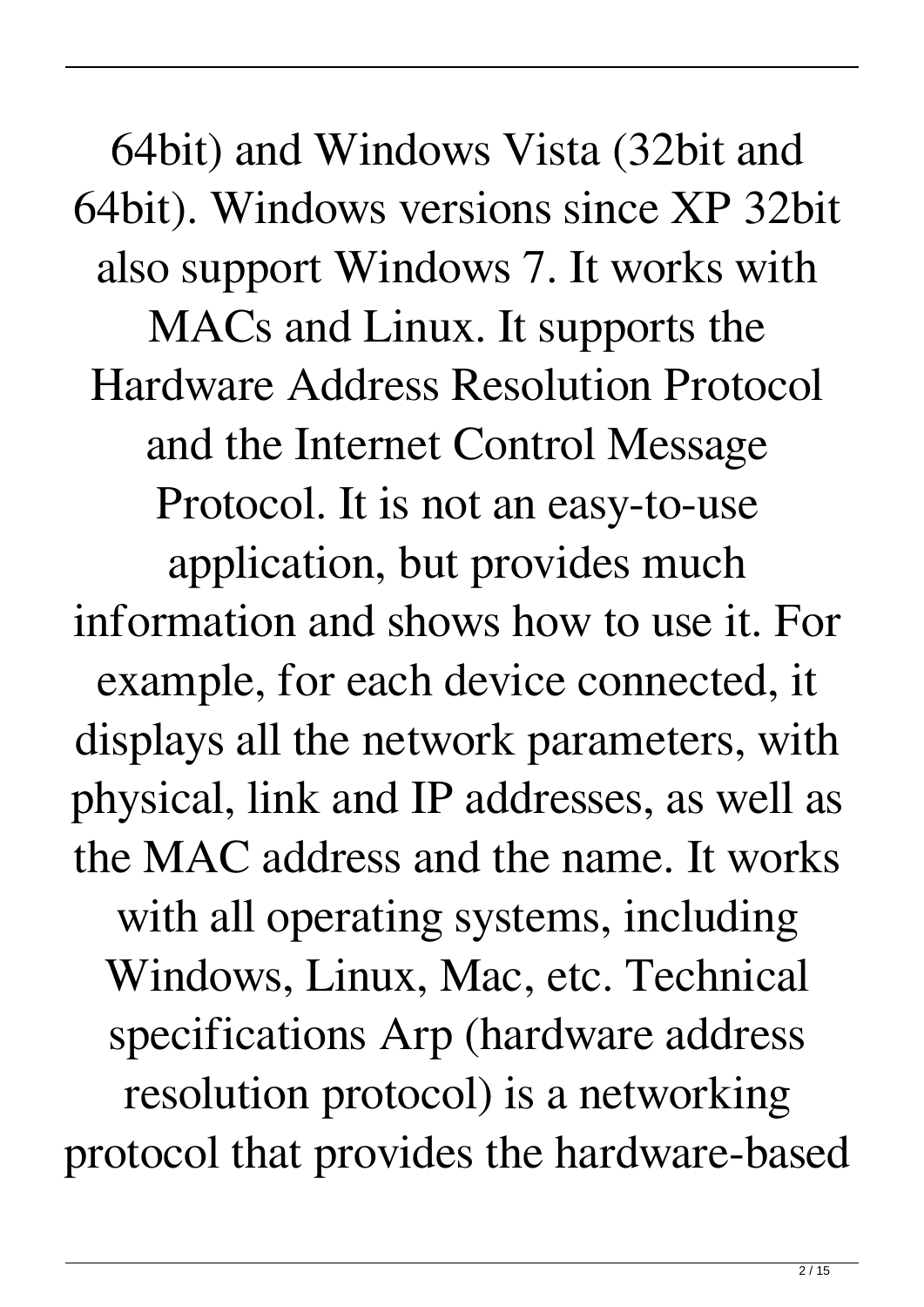address resolution process in networks. It is used to translate a numeric IP address into a physical address, which can be used to send or receive packets of data over the network. Also, it can be used to obtain a list of network cards attached to a computer. IP Address Resolution Protocol: This is the protocol that gives the ability to translate IP addresses to MAC addresses and vice versa. ARP basically provides a mapping for the IP addresses that clients use to access the IP subnet that is linked to the computer. To be more precise, the client sends an ARP broadcast request to all the hosts that are linked to the network, which are then supposed to respond with the specific MAC address corresponding to a specific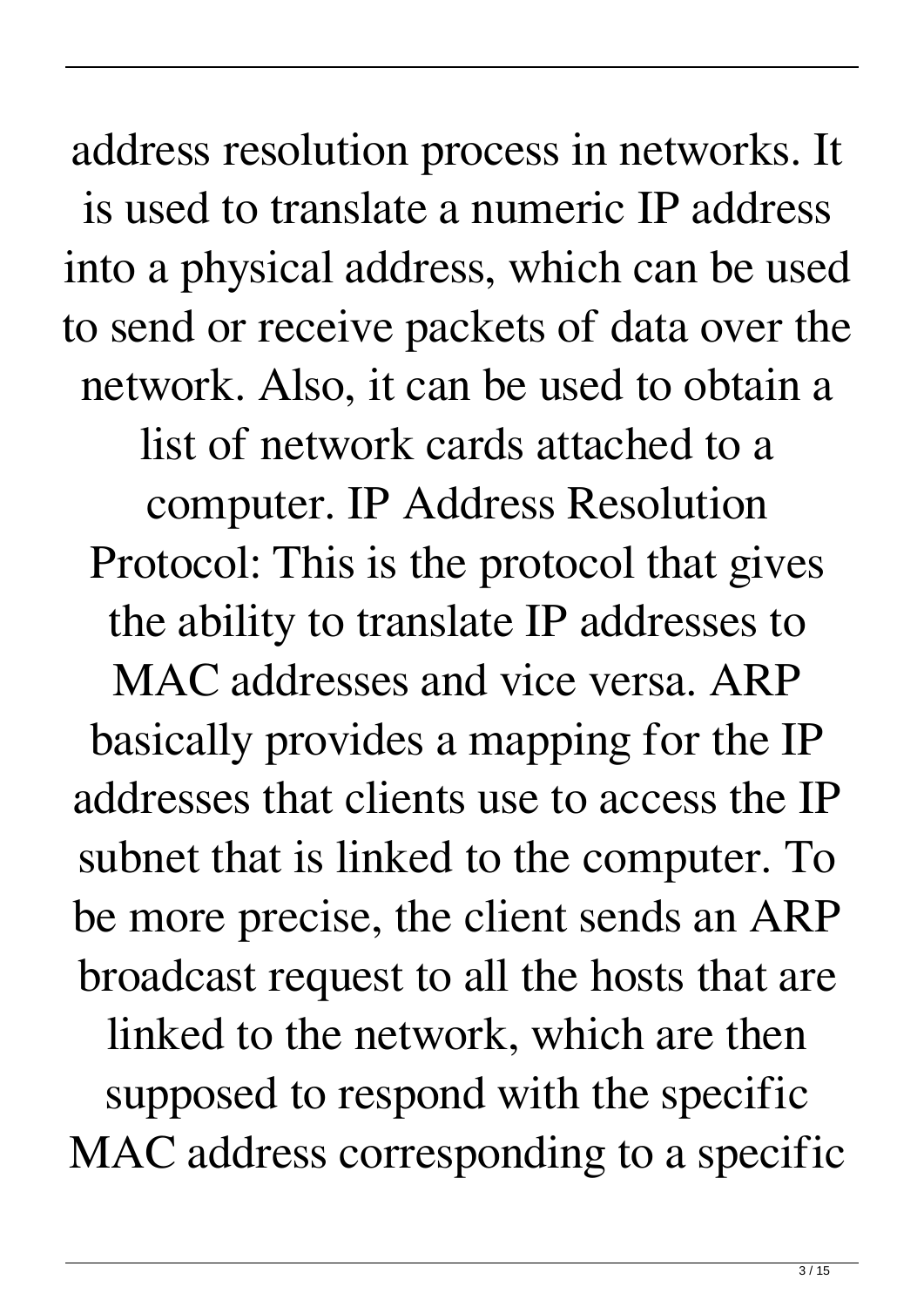IP address. TCP/IP: This is the standard set of protocols that all modern Internetconnected computers use. It enables a connection between two computers by providing a unique name (socket) and a set of commands for communication. It is used to send information over the Internet or through local networks. Internet Connection Protocol (TCP): It is a connection-oriented transport protocol that provides full-duplex communication by establishing a connection between two endpoints. TCP determines the availability and reliability of the connection by including a three-way handshake that involves a server, a client, and a third party called a router. After the handshake, the connection is established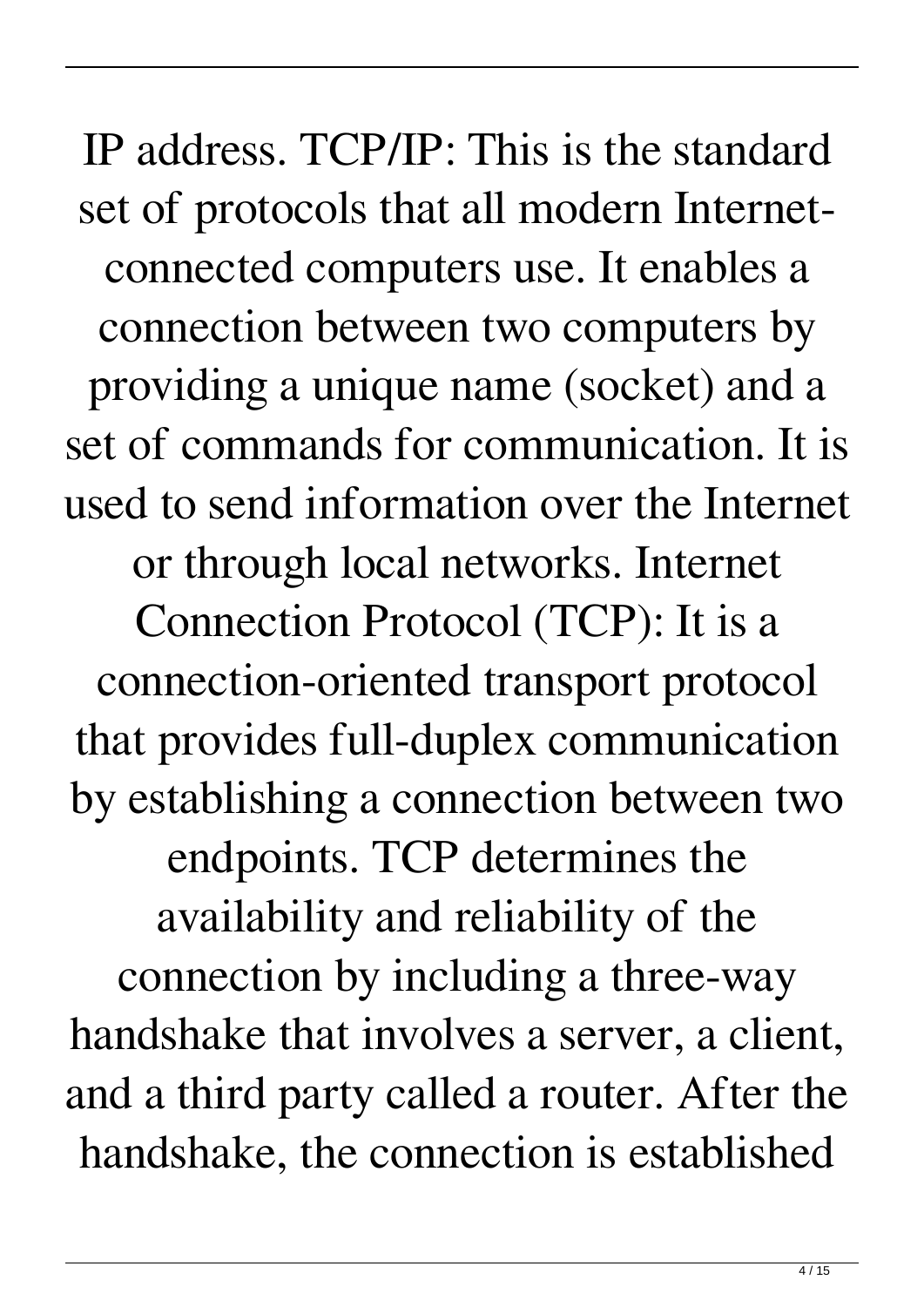and data is transferred. UDP (User Datagram Protocol): This is a connectionless protocol, which is used for sending data between hosts on a network. It is a convenient alternative to the TCP

**MyArp With Registration Code**

Cisco M-SEP CLI for 802.1X Client configuration with 2.4 GHz M-SEP and 5 GHz M-SEP USB/ADC USB/ADC M-SEP SCR Use the Software Configuration Retrieval Tool (SCT) to retrieve configuration information from a Configuration Server (CS). This feature may be used with IEEE 802.1X. For Command Line Interface (CLI) configuration: ocm 0 ocm show ocm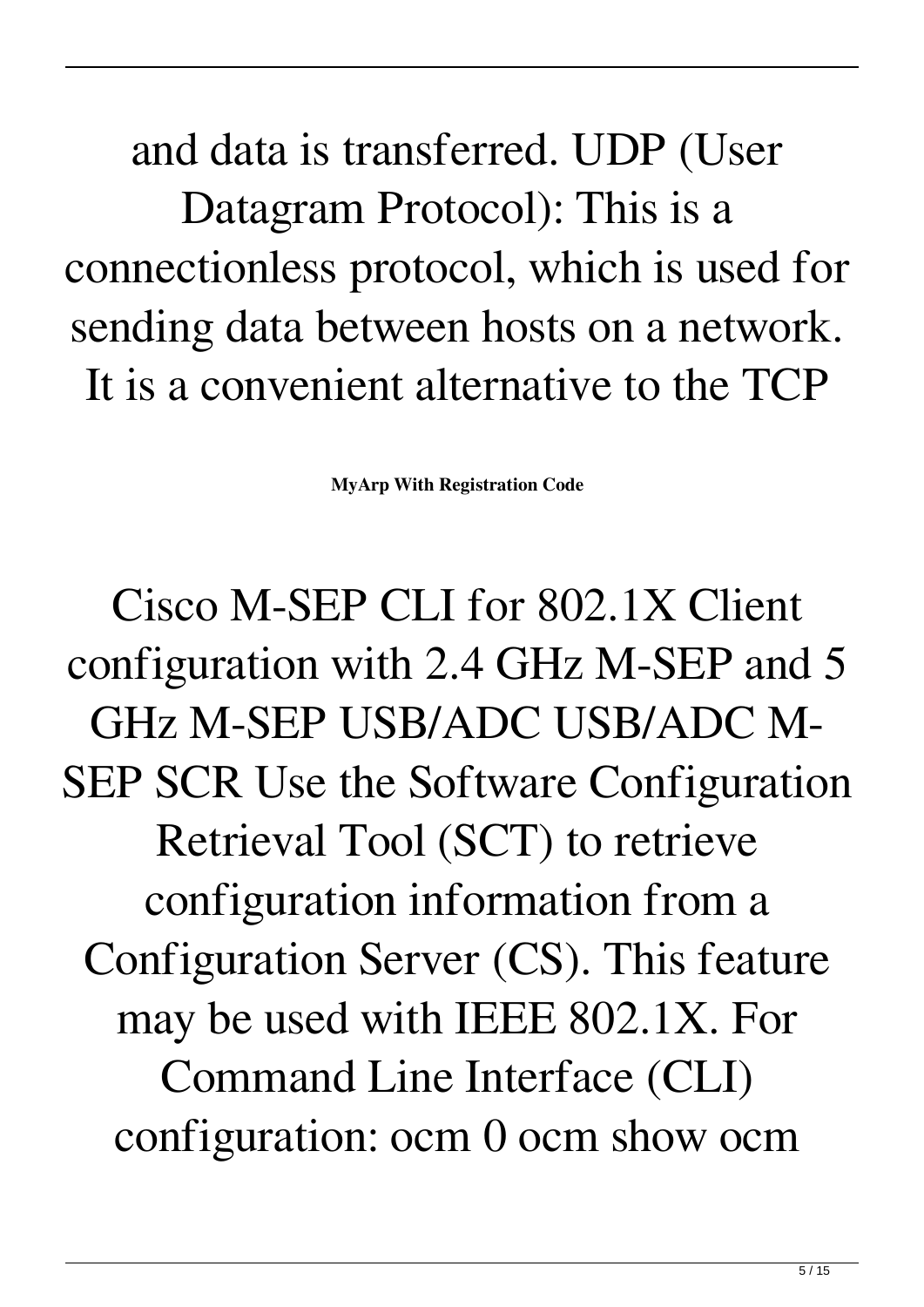status ocm inventory ocm inventory exclude ocm cdb-write ocm cdb-write... ocm cdb-write... ocm tcdb-write... ocm tcdb-write... ocm mcd... ocm mcd... ocm mcdp... ocm mcdp... ocm mcdp... ocm mcdp... ocm... ocm msp... ocm msp... ocm... ocm msp... Use the ocm show command to verify and display status of the configuration. Use the ocm show command to verify and display the status of the configuration. Use the ocm status command to display the status of the configuration and list all macvlan interfaces. OCM interface on-demand configuration: ocm msp -n... ocm msp -n... ocm mcdp -n... ocm mcdp -n... ocm mcdp -n... ocm msp -n... ocm msp -n... OCM interface configuration: ocm msp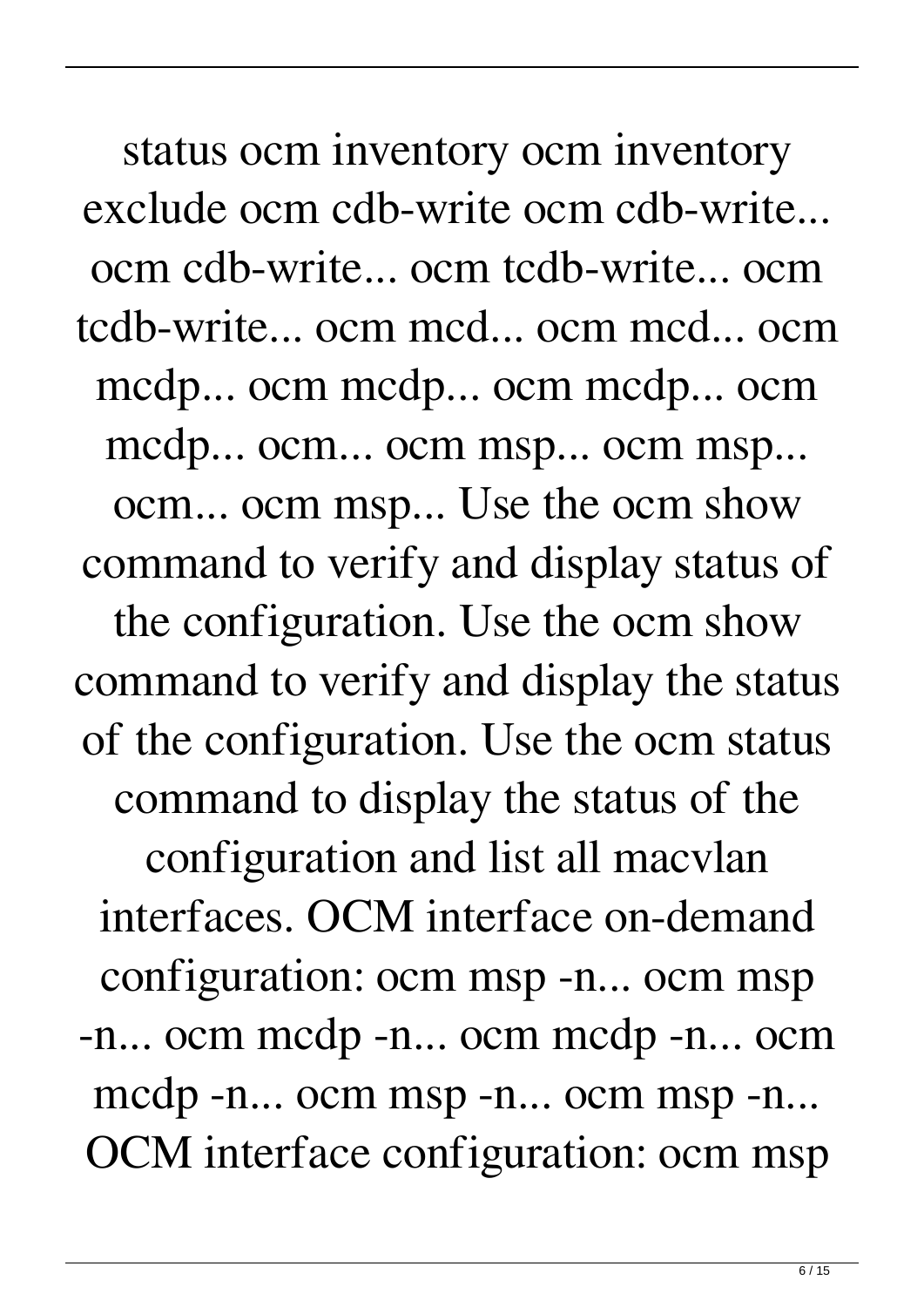config interface... ocm msp config interface... Use the ocm config interface command to configure an interface using the Configuration Server (CS). Use the ocm msp config interface... command to configure a new msp interface using the Configuration Server (CS). OCM login: ocm login OCM logout: ocm logout OCM inventory: ocm inventory Show all devices Show all devices connected to the client Show all connections (link-local) Search for devices Search for devices connected to the client Clear all configuration history Clear all configuration history Enable all device pings Enable all device pings Disable all device pings Disable all device pings

77a5ca646e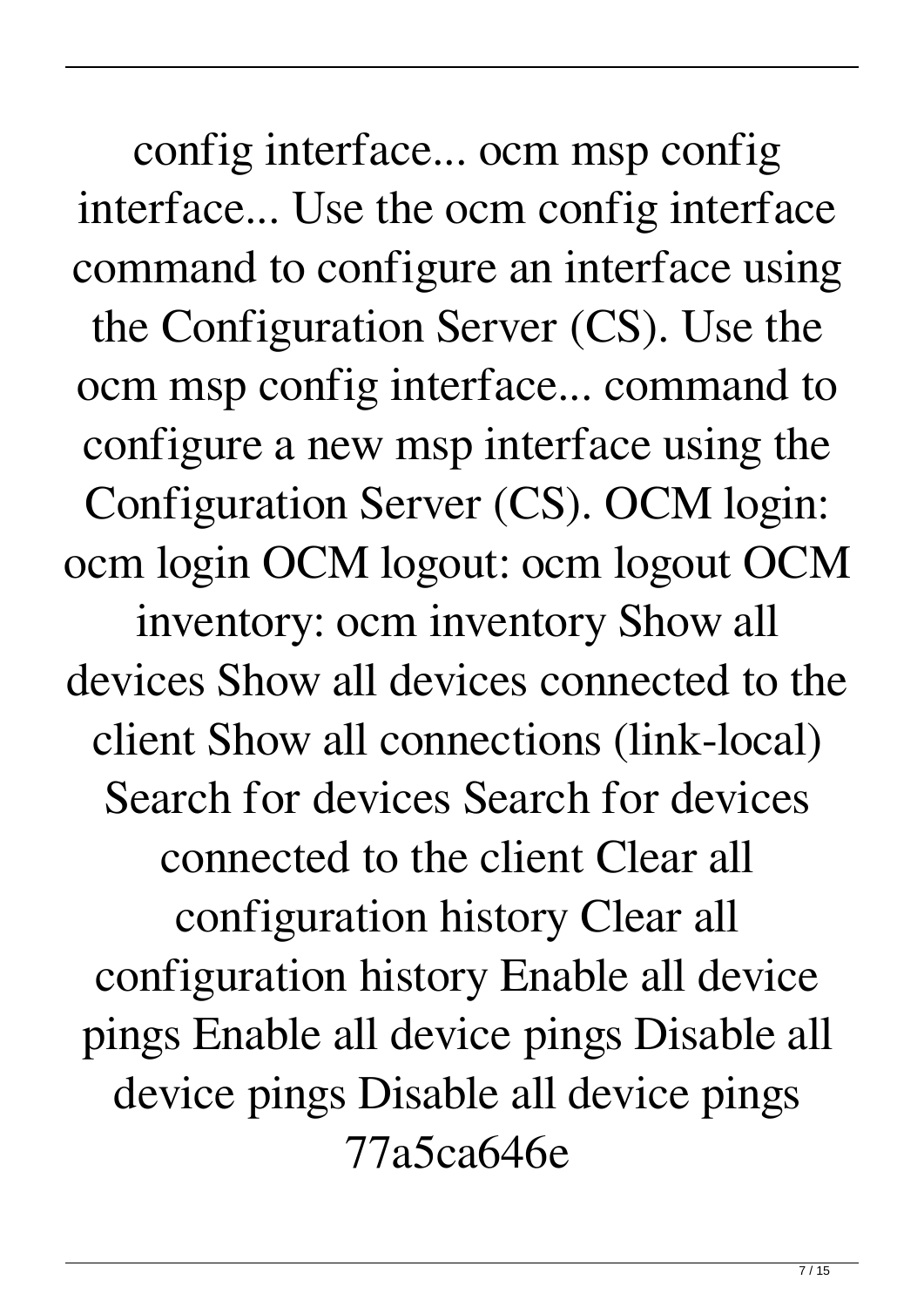Leverages network management tools for network and routing devices from Microsoft to present information for devices connected to the computer. Useful for system administrators and network professionals. MyArp is a network protocol analyzer for Microsoft Windows. It lets you view network data such as ARP entries, DNS traffic, IP addresses, and network routes. It also provides a user interface for displaying filtered network data. MyArp also includes a built-in module that helps you find and map IP addresses to their hosts. For example, when you try to access a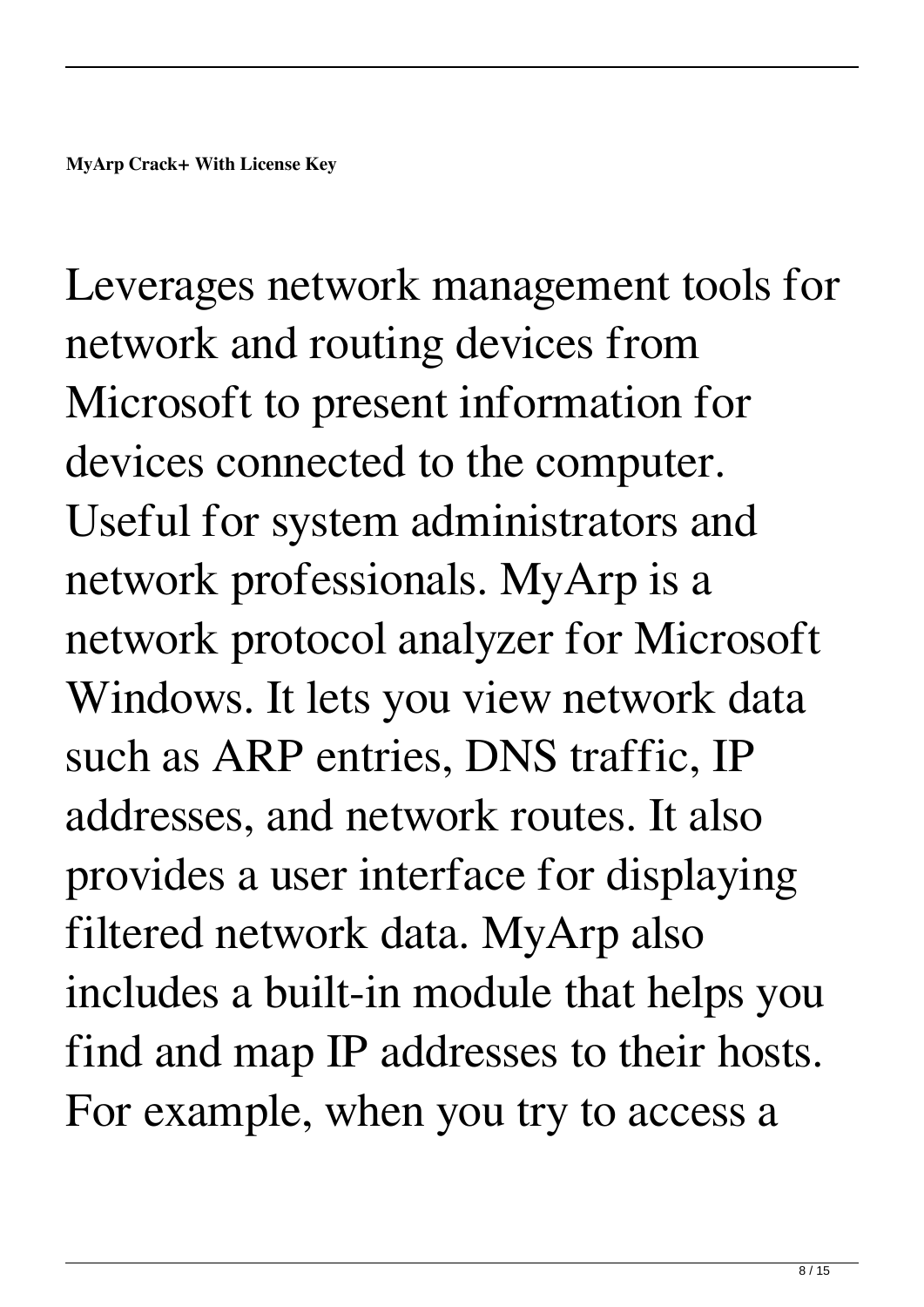## website, MyArp will map that IP address to its host name. If you're having trouble reaching a server, you can use MyArp to map the IP address to a host name so that you can easily access it. This makes MyArp a powerful network troubleshooting tool for network professionals. Some of the features in MyArp are: Network Data Viewing MyArp lets you view network traffic data such as ARP entries, DNS traffic, IP addresses, and network routes. You can also filter the network data by adding filters to display only data that you choose. IP Address Mapping MyArp lets you find and map IP addresses to their hosts. You can select a host, a network

range, or a IP address. You can also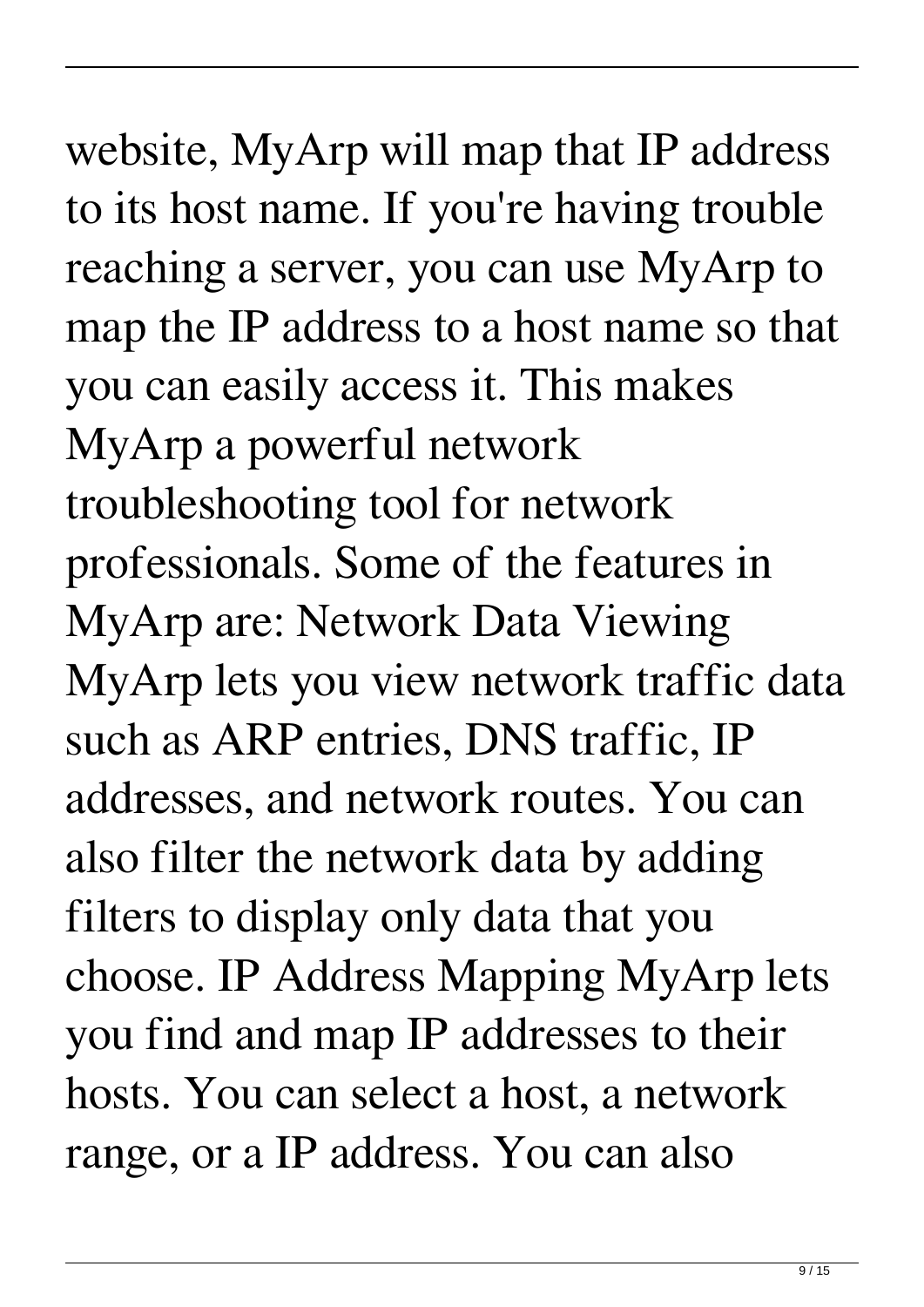## specify a mask. The IP address mapping feature in MyArp will try to map the IP address to its host name. IP Address Capture MyArp lets you record network traffic and capture IP addresses so that you can replay or view the network traffic at a later time. Network Map MyArp lets you explore a network diagram. You can display a map or a satellite map, as well as create a network map of the host you select. Command Line Interface (CLI) MyArp lets you view the network data by using a command line interface. The CLI lets you interact with MyArp from the command prompt. MyArp is a tool for viewing and controlling network devices such as: - Windows sockets - NetBIOS and NetBEUI - DNS requests and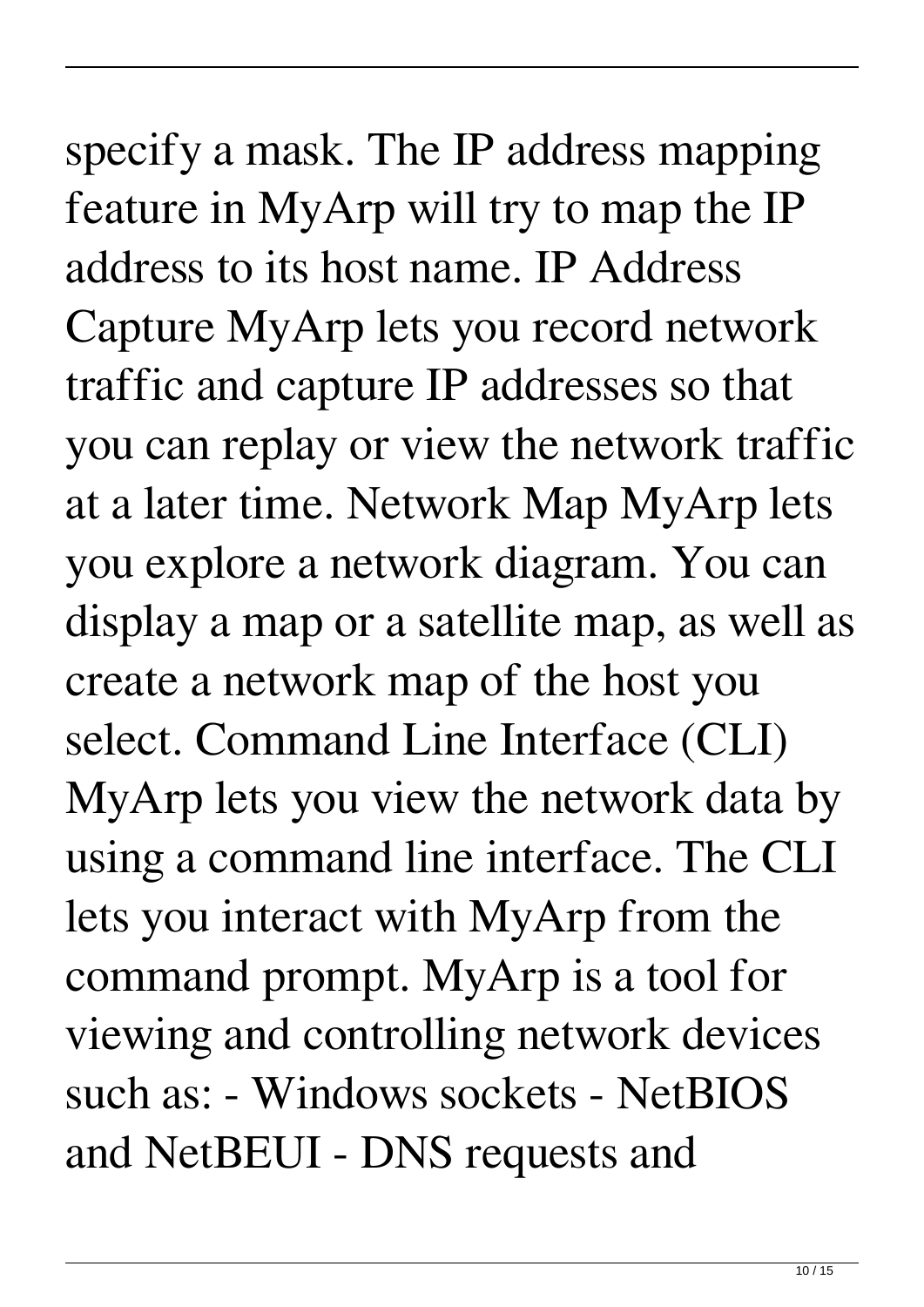responses - ICMP - ARP requests and responses - DHCP and RARP requests and responses - Network data - Hosts You can use MyArp to configure Windows firewall and anti-virus software. You can use MyArp to monitor network traffic such as: - What programs are accessing which IP addresses -

**What's New In?**

The description of the ARP cache is displayed, along with a list of active and inactive devices. Files: ReadMe.txt ReadMe.txt ReadMe.txt ReadMe.txt ReadMe.txt ReadMe.txt ReadMe.txt ReadMe.txt ReadMe.txt ReadMe.txt MyArp Links: License MyArp Link1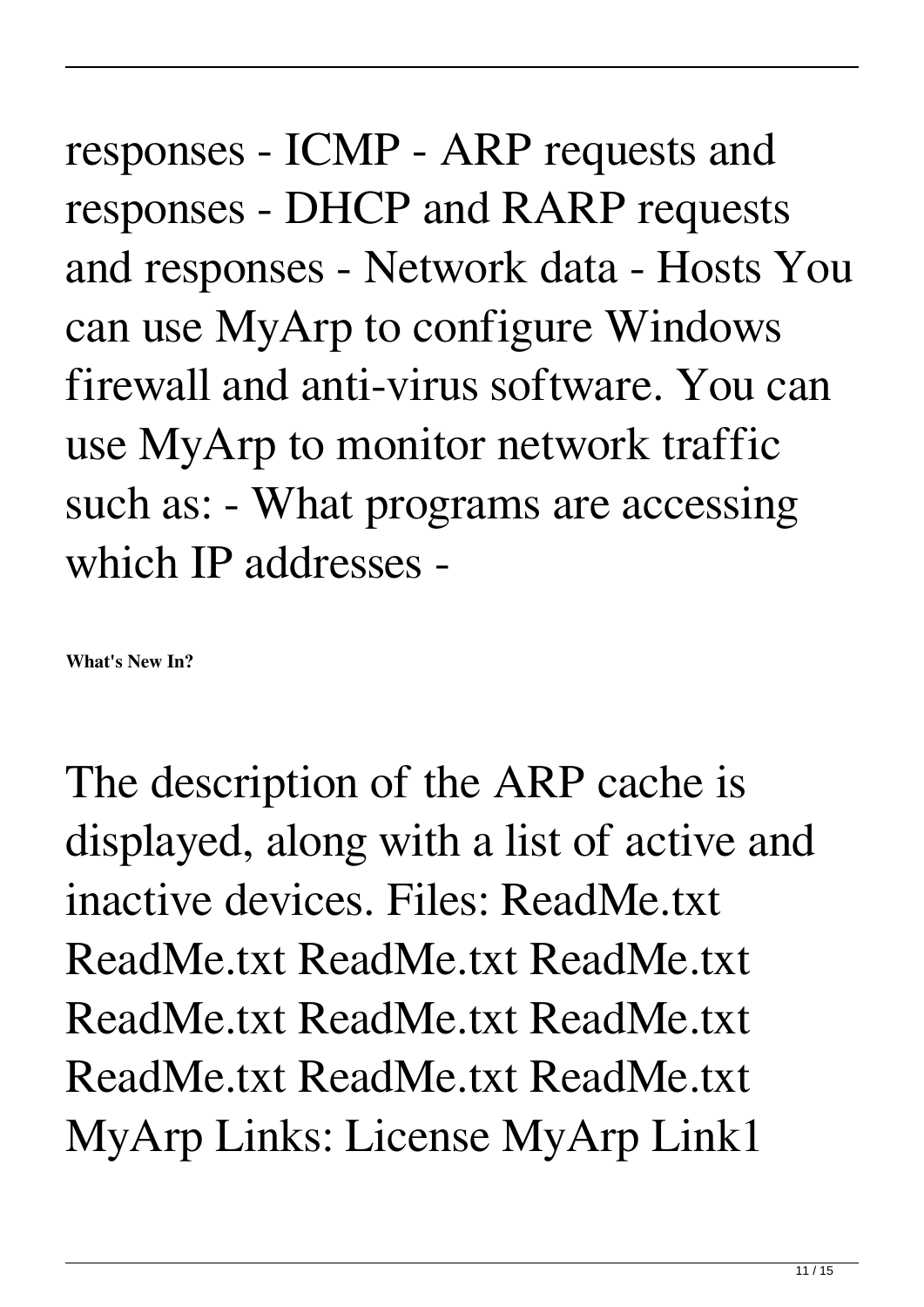MyArp Link2 MyArp Link3 MyArp Link4 MyArp Link5 MyArp Link6 MyArp Link7 MyArp Link8 MyArp Link9 MyArp Link10 MyArp Link11 MyArp Link12 MyArp Link13 MyArp Link14 MyArp Link15 MyArp Link16 MyArp Link17 MyArp Link18 MyArp Link19 MyArp Link20 MyArp Link21 MyArp Link22 MyArp Link23 MyArp Link24 MyArp Link25 MyArp Link26 MyArp Link27 MyArp Link28 MyArp Link29 MyArp Link30 MyArp Link31 MyArp Link32 MyArp Link33 MyArp Link34 MyArp Link35 MyArp Link36 MyArp Link37 MyArp Link38 MyArp Link39 MyArp Link40 MyArp Link41 MyArp Link42 MyArp Link43 MyArp Link44 MyArp Link45 MyArp Link46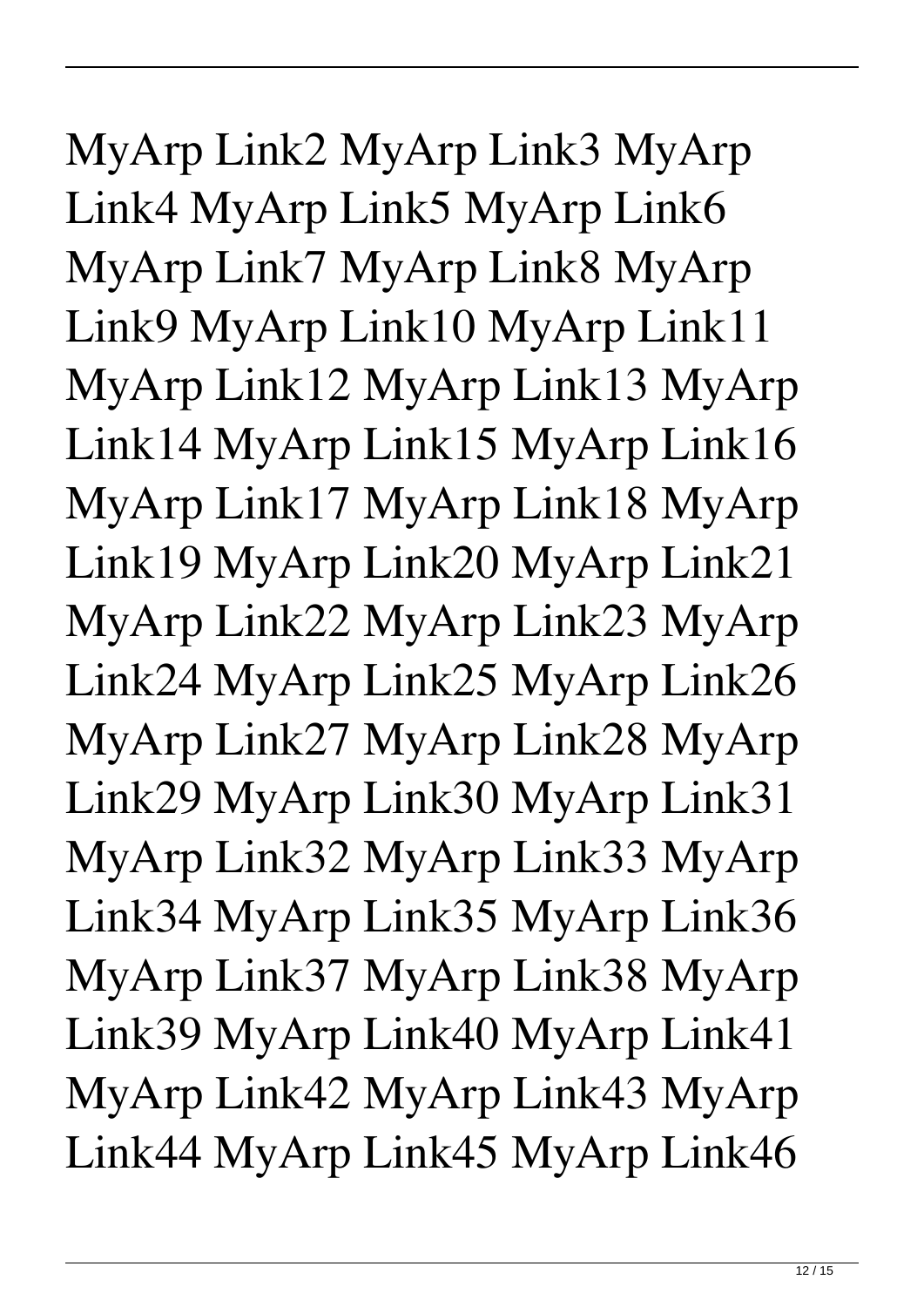MyArp Link47 MyArp Link48 MyArp Link49 MyArp Link50 MyArp Link51 MyArp Link52 MyArp Link53 MyArp Link54 MyArp Link55 MyArp Link56 MyArp Link57 MyArp Link58 MyArp Link59 MyArp Link60 MyArp Link61 MyArp Link62 MyArp Link63 MyArp Link64 MyArp Link65 MyArp Link66 MyArp Link67 MyArp Link68 MyArp Link69 MyArp Link70 MyArp Link71 MyArp Link72 MyArp Link73 MyArp Link74 MyArp Link75 MyArp Link76 MyArp Link77 MyArp Link78 MyArp Link79 MyArp Link80 MyArp Link81 MyArp Link82 MyArp Link83 MyArp Link84 MyArp Link85 MyArp Link86 MyAr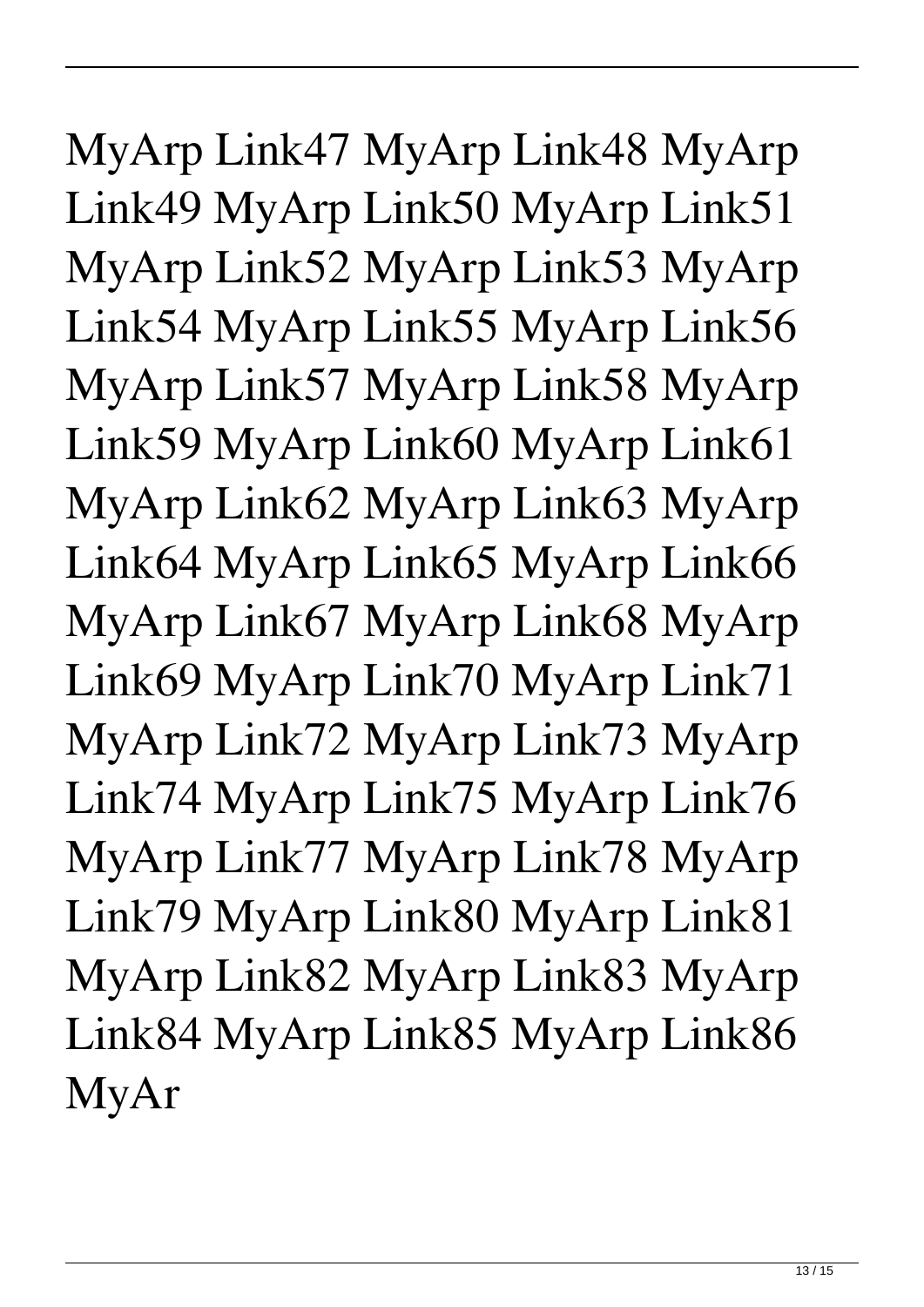Supported Platforms: PC, Xbox 360, Xbox One, PlayStation 3, PlayStation 4, PlayStation Vita Minimum: OS: Vista SP2, Windows 8 Processor: Intel Core 2 Duo 2.2GHz or higher Memory: 2 GB RAM Graphics: 1024 MB Video RAM, NVIDIA GeForce 7900 or AMD Radeon HD 3870 DirectX: 9.0 Storage: 20 GB available space Recommended: OS: Windows 7 SP1, Windows 8 Processor: Intel Core i5-

## Related links:

<http://versiis.com/?p=3761> <http://thanhphocanho.com/?p=28074> <https://purosautospittsburgh.com/?p=27833> <http://www.pilsbry.org/checklists/checklist.php?clid=2358> <https://gruzovoz777.ru/2022/06/06/newsfinder-crack-keygen-free-download-pc-windows/> [https://concourse-pharmacy.com/wp-content/uploads/2022/06/Schedule\\_It.pdf](https://concourse-pharmacy.com/wp-content/uploads/2022/06/Schedule_It.pdf)